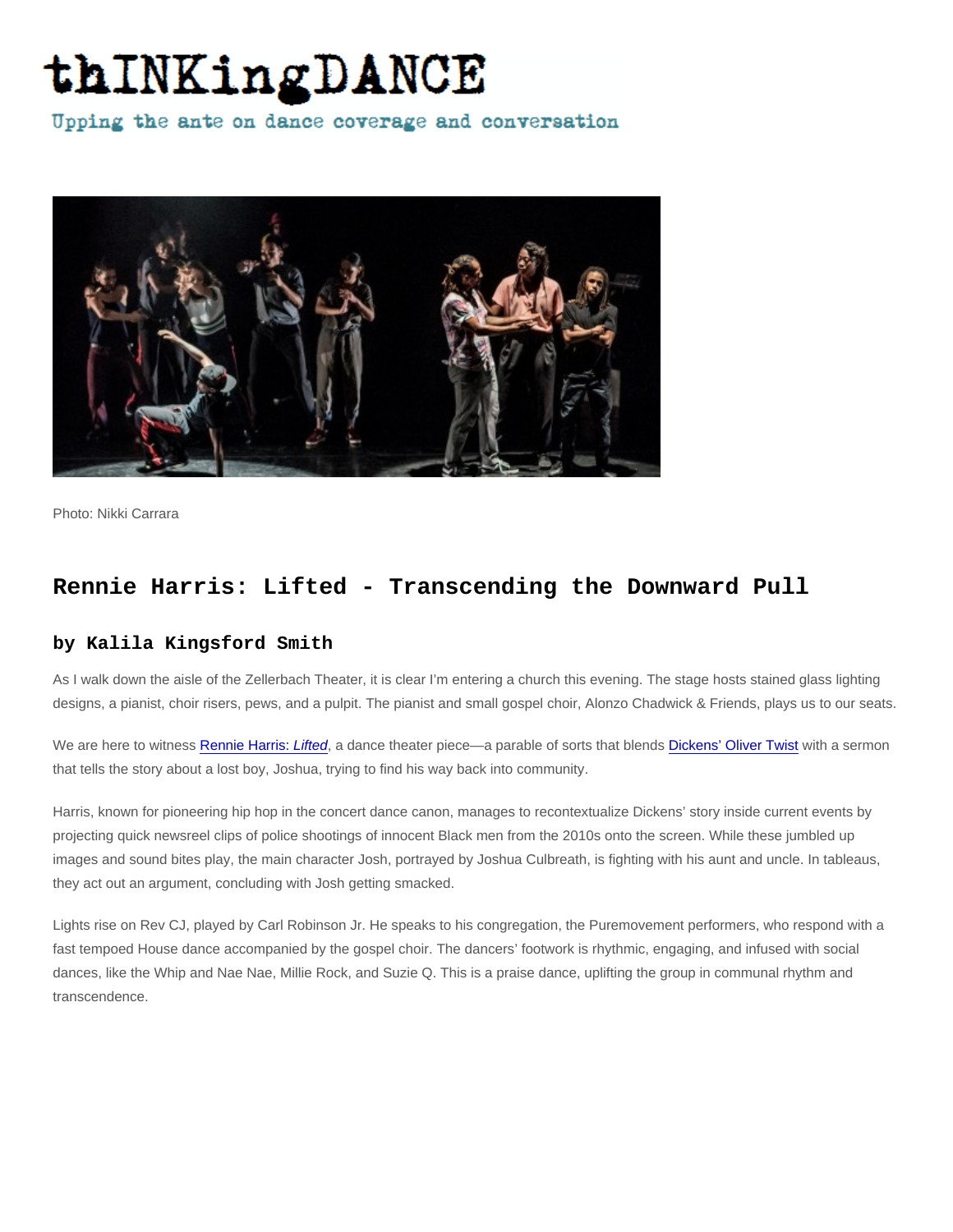

Onstage, a group of smiling Puremovement dancers in a cross step in the foreground; Robinson Jr. on a raised pulpit in the background; and Alonzo Chadwick & Friends clapping and singing on choir risers. Photo: Nikki Carrera

Lifted is more than a dance work. Throughout, I catch myself closing my eyes to let the gospel music lift me onto its transcendent sound waves. With my eyes open, I seek to find meaning in the dancers' gestures, steps, and the choreographic composition. While the group choreography is energetic and full of meaningful movement codes that reference social dances and movements found in many Black churches, I am most moved by the story: the message, delivered in spoken word, and the emotional journey of the main character, expressed in movement.

Images of North Philly are projected on the screen, as we meet Big Poppa, played by Rodney Mason, and his 40Thieves crew of pickpockets, played by The Hood Lockers.\* Big Poppa also presents us with the direct reference to Oliver Twist in his opening rap, "You gotta pick a pocket or two, boiiii! You gotta pick a pocket or two."

The Hood Lockers, who specialize in funk-styles of hip hop, are standout dancers in Lifted. Infusing some comedic relief into the storyline, this group of four hits the rhythm hard; they are groovy and classic, performing styles like Campbellocking, Popping, and Breaking. Even when they are not the primary focus onstage, my eyes turn towards them, my shoulders grooving with their rhythm.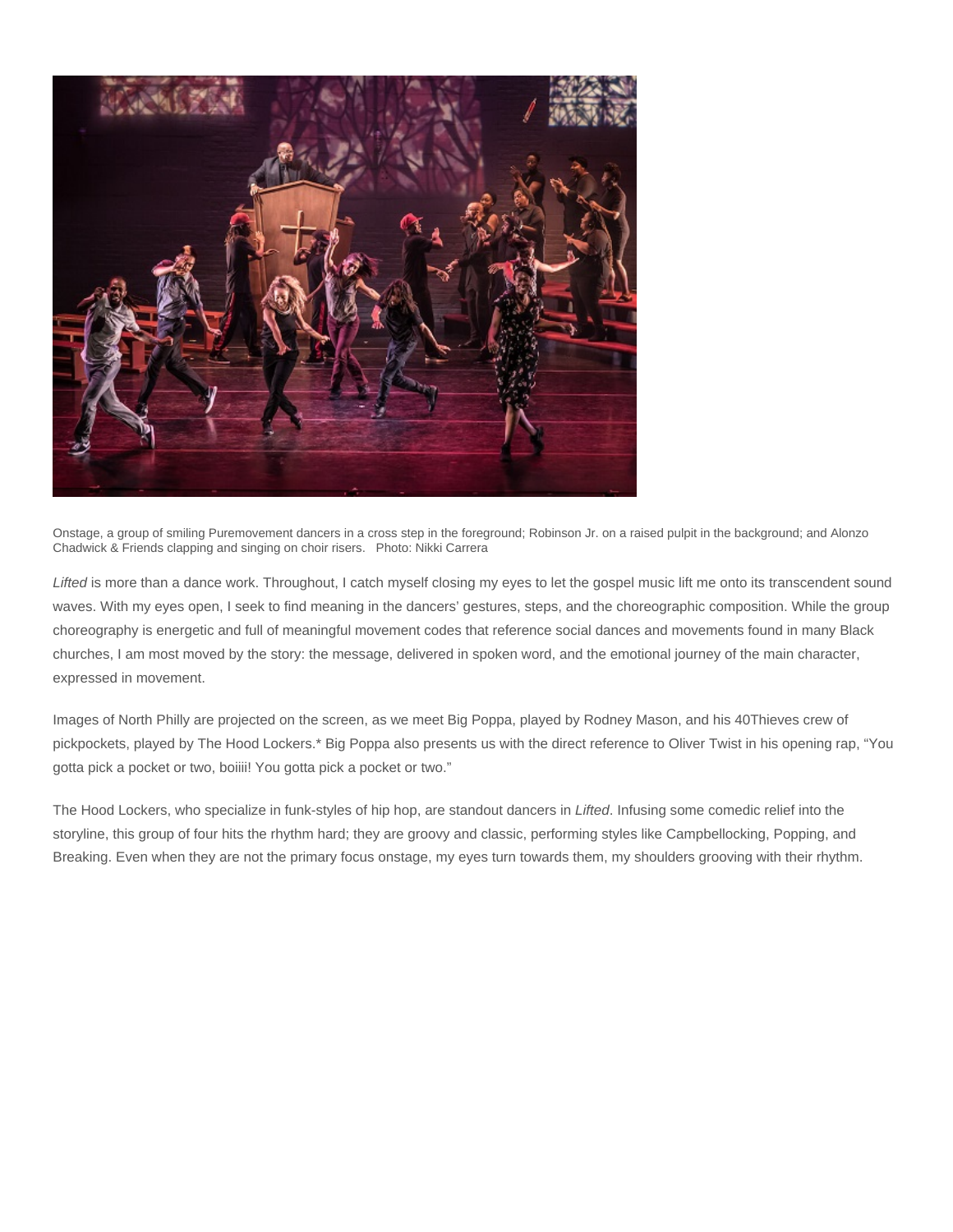

Two pools of light onstage: On the left, one of The Hood Lockers, hand on the ground, feet hovering off the floor, is surrounded by another group of dancers. On the right, the three dancers make a tableau displaying an argument. Photo: Nikki Carrara

If the Rev CJ represents the "good" end of the spectrum in the story, Big Poppa is quickly established as the "evil." They represent two versions of Black male leadership seeking to influence the same community. However, Harris attempts to subvert the stereotypical narrative that criminalizes Black men and devalues hood culture. In a spoken word monologue, Big Poppa speaks his truth, that the murder of Black men has been going on for too long for it to re-anger or motivate him towards participating in an uplifting narrative of change. Placing the "evil" on systemic and institutionalized racism, while also expressing his frustration, disillusionment, and reasons for stealing, Big Poppa states: "Now it's my turn, I'm going to go get mine."

Joshua Culbreath, as Josh, is spectacular in Lifted. During a soulful song sung by Rev CJ (Robinson), Culbreath performs an emotionally moving breakdance solo. Muscles held in bound tension, he winds his body up into a headspin that unravels and collapses. I see his dance as prayer, one that transforms his emotional experiences of loss, frustration, fear, disconnection, and pain into something physically expressive. His mastery of gravity, his suspensions, his freezes, and flips are impressive. He reclaims his bodily agency, producing movements that both yield to and transcend the downward pull of his social circumstances.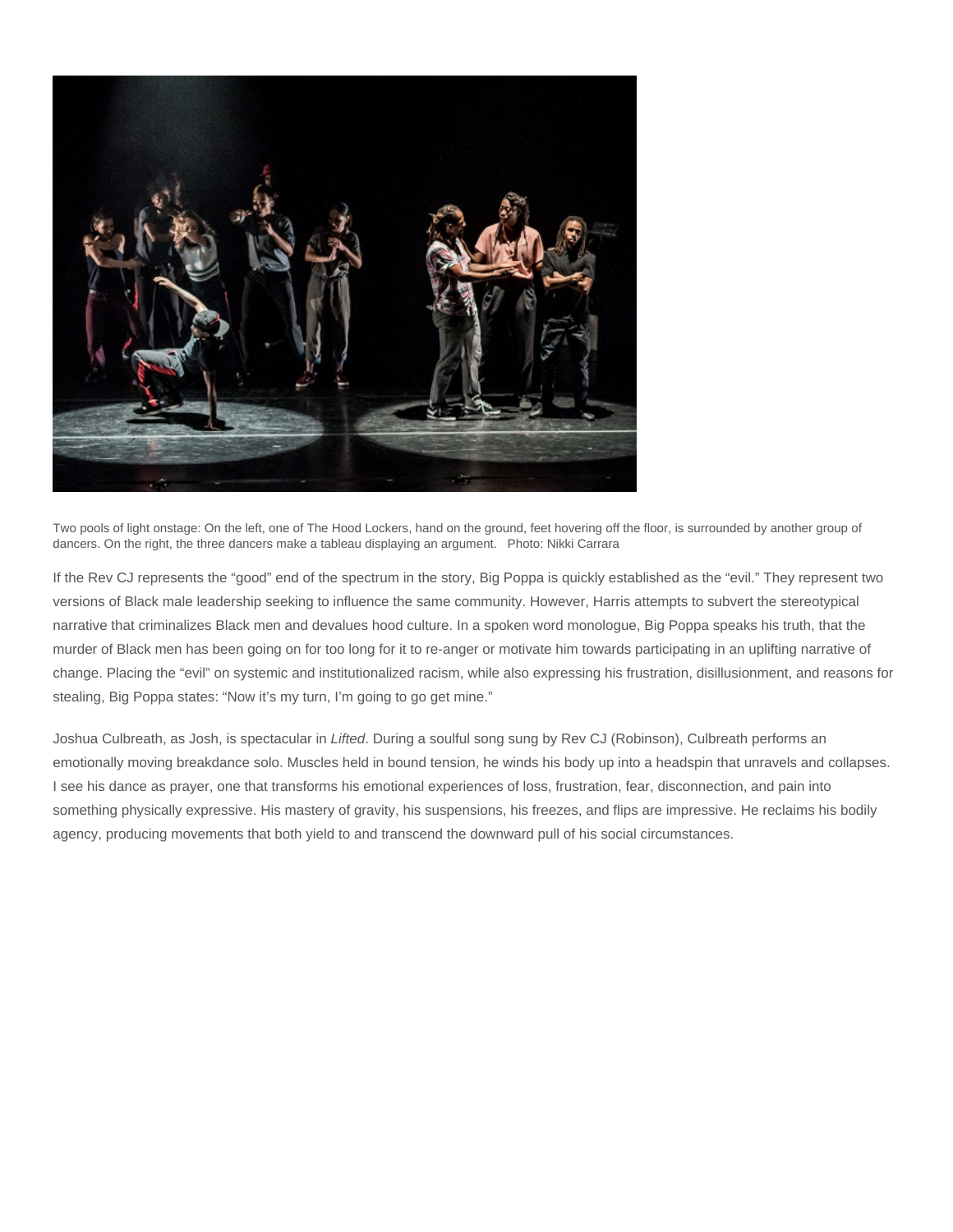One of the Hood Lockers balances on his hands in a breakdance freeze, with head and legs hovering off the floor. Puremovement dancers surround him from behind, arms raised and pointing to him. Photo: Nikki Carrara

The story moves through more conflict before arriving at what seems like an uplifting conclusion: returning Josh to his family and returning the 40Thieves to the church community. In the end, church has a place for everyone. An exception is Big Poppa, who, after his initial monologue, loses touch with his humanity, gradually developing a devilish double voice that echoes throughout the theater. Having turned away this evil from the church, the congregation celebrates and praises together. Lifted concludes in a finale that is now standard among hip hop concert dance performances: dancers bow before entering a communal half-cypher where they solo in the center. The audience rises and claps in a standing ovation, feeling that the piece is over.

But, the lights fade down, focusing on one-second news clips that fast-forwards towards 2020. The audience quiets, many of them still standing, unsure of what to do with this unexpected interruption. As we hear, "the coronavirus ravages the world," Big Poppa, now fully embodying "evil," steps up onto the choir's risers and lets out an animalistic roar. The performers, now in silhouette, are hit with its impact, arms and bodies leaning back, suspended in slow motion. This community once again is blown down by evil's fiery exhale.

## [Rennie Harris: Lifted](https://pennlivearts.org/event/rennie-harris-lifted), starring Rennie Harris Puremovement and The Hood Lockers, Penn Live Arts, March 18-19

Direction, Choreography & Writing: Lorenzo Rennie Harris Lighting Design: Bob Steineck Musical Composers: Raphael Xavier, Darrin Ross Sound Design, Musical Direction & Production: Darrin Ross Set Design: Ben Levine Master Carpenter: David Knepper Projections & Visual Design: David Dowling Choir: Alonzo Chadwick & Friends, Jazmine McCray, Jahdiah Blane Dyson